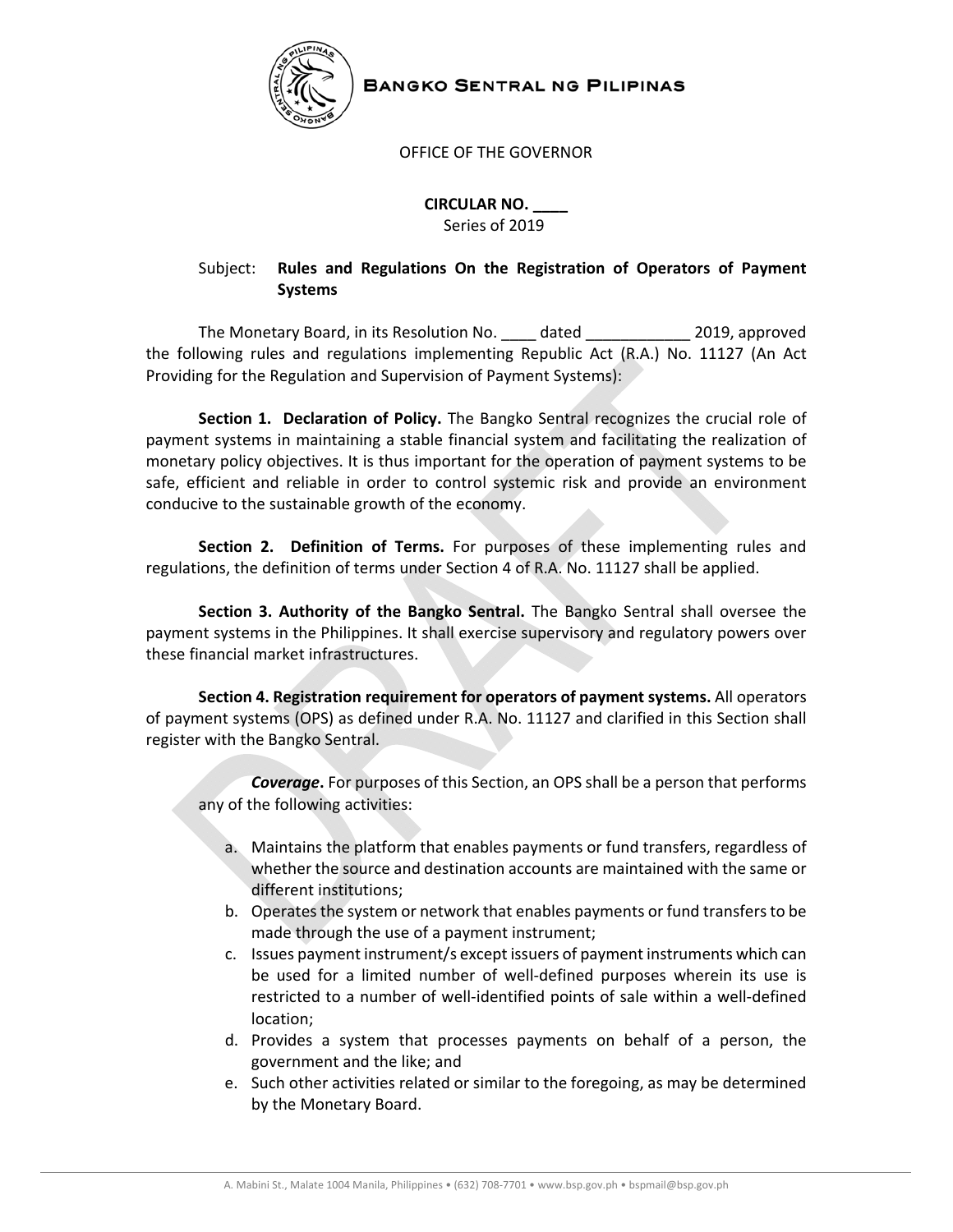Examples of activities performed by an OPS under the categories set forth above can be found in Appendix A.

*Requirements for Registration.* The following rules shall apply to the registration of an OPS pursuant to Section 10 of R.A. No. 11127.

- a. **Application for registration.** An OPS shall submit the following documents and information to the appropriate department of the Financial Supervision Sector (FSS):
	- (1) Application for Registration signed by the president, chief executive officer or other senior officer holding an equivalent position;
	- (2) Business Plan, which includes the business model and the target markets; and
	- (3) Copy of the business registration/permit indicating the line of business of the registered entity, from the city or municipality that has territorial jurisdiction over the place of establishment and operation of the office of the OPS for the current period.

The Bangko Sentral may, in the course of the evaluation of the application for registration, request submission of documents and information in addition to those listed above.

- b. **Issuance of Bangko Sentral Certificate of Registration (COR).** Upon receipt of the application for registration and required documents from the OPS, the Bangko Sentral shall issue a provisional COR to the OPS. It shall be valid for the period stated therein unless indicated otherwise in the List of Provisional Registrations published at the BSP website. Thereafter, if warranted and adequately supported by the documents and information submitted by the OPS, the BSP shall issue a COR to the OPS. Expiry of the provisional COR and non‐issuance of the COR means that based on its submitted application for registration and supporting documents, it is not required to register as an OPS.
- c. **Operating a payment system without registration.** When an OPS is found to be operating a payment system without registration, the Bangko Sentral shall issue a directive to such OPS to comply with the registration requirements under this Section. If the OPS remains unregistered, the Bangko Sentral shall issue an order to such OPS to cease and desist from operating a payment system without registration from the Bangko Sentral and to take immediate action to register. The Bangko Sentral may coordinate with other government agencies to inform them that the said OPS is operating a payment system without registration from the Bangko Sentral as required under R.A. No. 11127 and in the regulations promulgated by the Bangko Sentral.

*Date of Registration.* All OPS shall register with the Bangko Sentral within one (1) month from the start of their operations except in the following instances where registration is required prior to commencement of operation: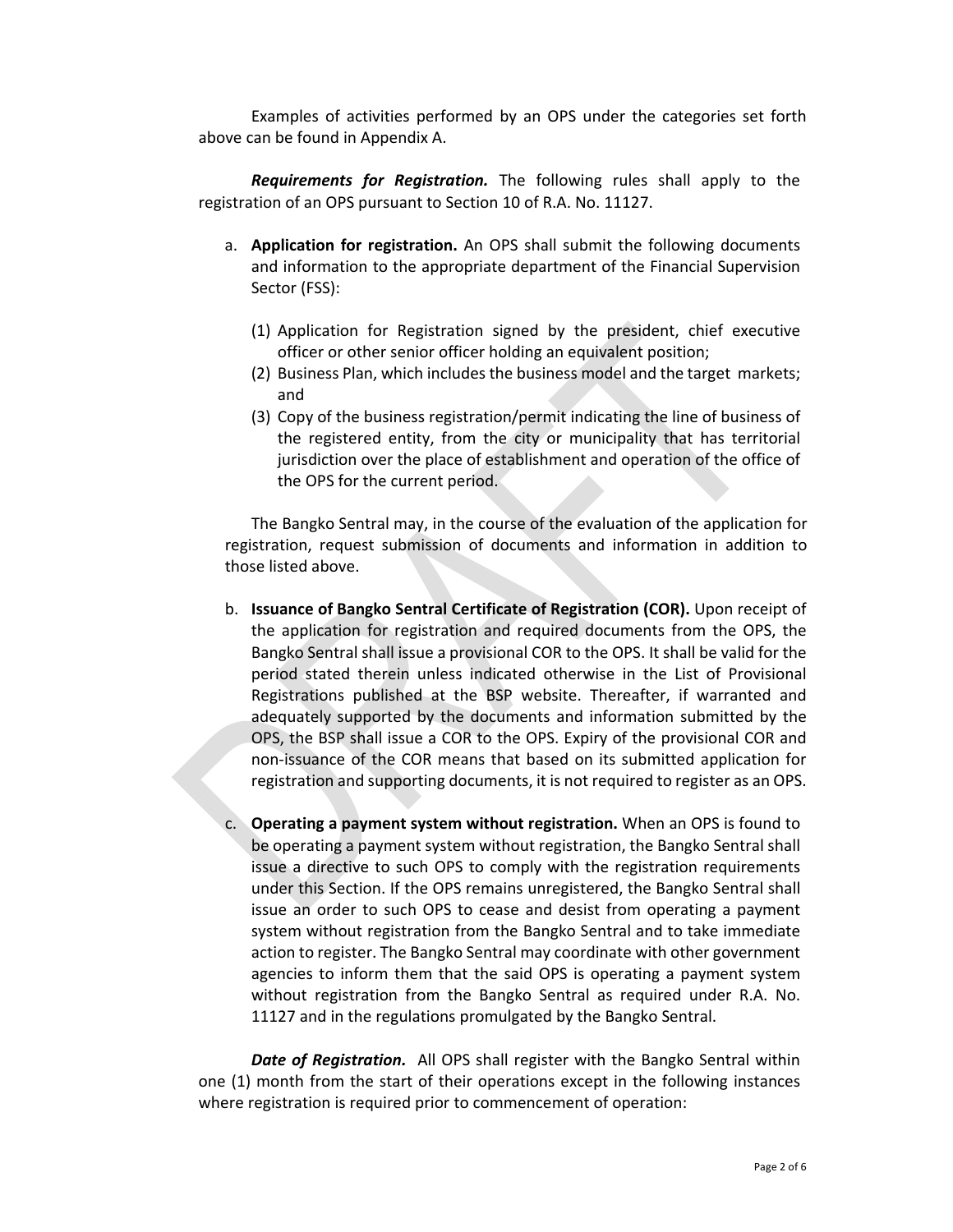- a. A regulatory authority or government agency requires endorsement from the Bangko Sentral prior to the start of the OPS business;
- b. The OPS offers remittance as well as fund transfer services from one transaction account to another without any underlying trade/commercial activity; and
- c. Such other circumstances as may be determined by the Monetary Board.

*Fees for Registration*. An OPS shall pay a one‐time non‐refundable registration fee of Twenty Thousand Pesos (Php 20,000.00). Should the COR need to be replaced, for whatever reason, a non-refundable replacement fee of One Thousand Pesos (Php 1,000.00) shall be assessed and collected.

**Section 5. Requirements for institutions already registered/licensed with the Bangko Sentral.** Institutions that are already registered/licensed by the Bangko Sentral such as banks, electronic money issuers (EMIs), or those involved in money service business (MSB) and are also OPS as defined under R.A. No. 11127 and clarified in Section 4 of this Circular will only have to submit a duly accomplished Application for Registration signed by its president, chief executive officer, or another senior officer holding an equivalent position.

If warranted and adequately supported by the documents and information already with the Bangko Sentral, the Bangko Sentral shall issue a COR as OPS to the registered/licensed institution. This institution shall not pay a registration fee of Twenty Thousand Pesos (Php 20,000.00).

**Section 6. Notification requirements for registered operators of paymentsystems.** A registered OPS shall comply with the notification requirements set out in this Section. It shall notify the appropriate department of the FSS in hard copy or electronic form of the following events within three (3) business days from the date of occurrence.

*Reportable Events.* A registered OPS shall inform the appropriate department of the FSS of the following events:

- a. Commencement of operations except in cases where an OPS is not required to register prior to operations.
- b. Change of ownership or control that will result in ownership or control of at least twenty percent (20%) of the voting shares of stock by any person or which will enable such person to elect, or be elected as, a director of the OPS. The notification shall indicate the details of the change in ownership or control.
- c. Closure of business. Relative to this event, the OPS shall submit the following documents to the Bangko Sentral:
	- (1) Certification by the owner or partnership/board resolution, as the case may be, authorizing/attesting to the closure of the OPS; and
	- (2) Original copy of COR issued by the Bangko Sentral to the OPS.
- d. Suspension or revocation of permits, licenses or other authorities issued to the OPS by other government agencies. The notification shall include the ground/s for the suspension or revocation, and the action taken or to be taken by the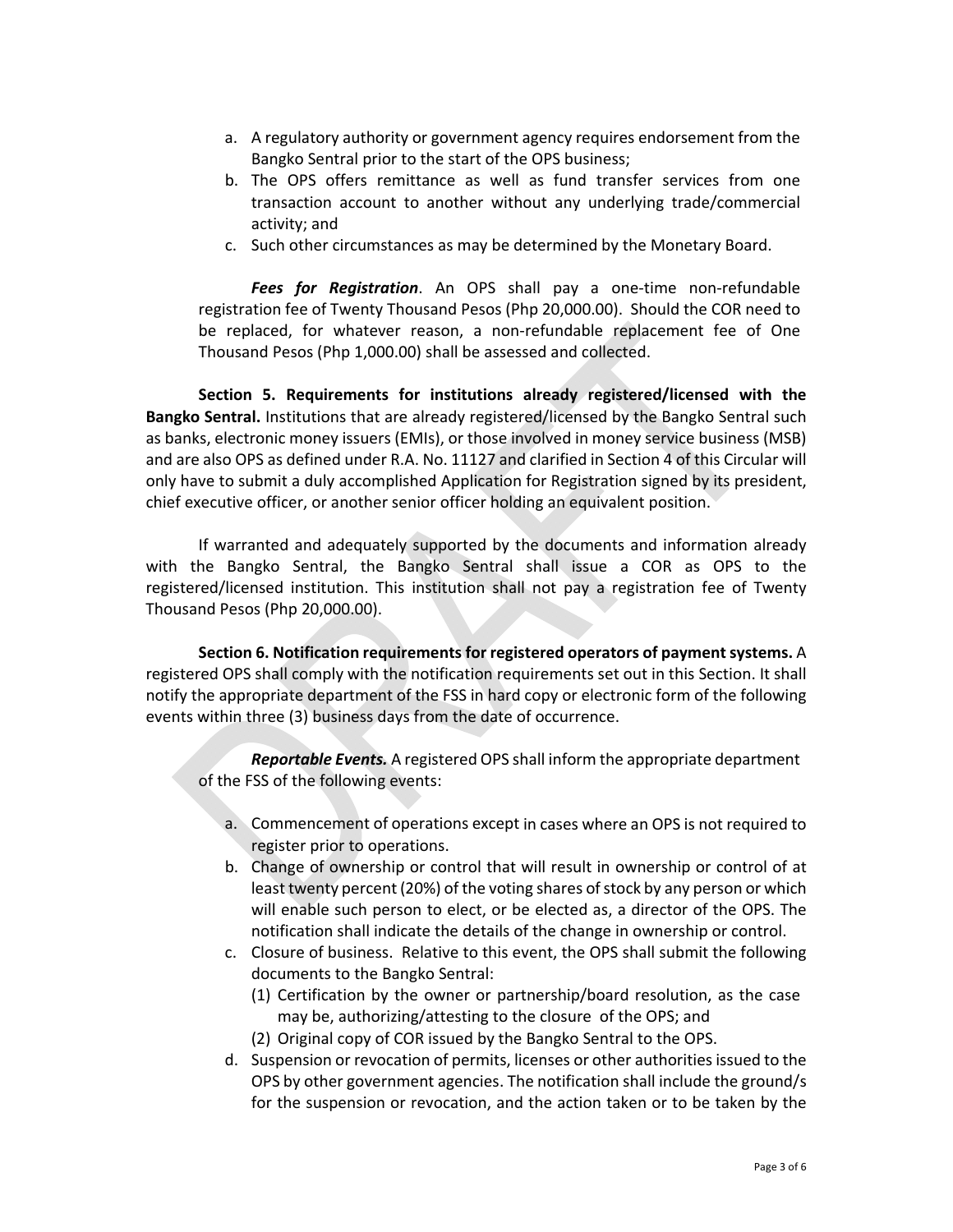OPS relative to such suspension or revocation. Thereafter, the OPS shall provide regular updates on the status of the suspension or revocation of permits, licenses, or other authorities issued by other government agencies.

e. Change in key officers or representatives authorized to officially communicate to the BSP.

*Change of registered/business name.* A registered OPS shall not change its registered/business name without submitting the required documents to the appropriate department of the FSS at least ten (10) business days prior to effecting the change. The Bangko Sentral shall issue a new COR indicating the new registered/business name of the OPS.

**Section 7. Transitory provisions***.* An OPS that is already existing at the time of the effectivity of R.A. No. 11127 shall register with the Bangko Sentral by complying with the registration requirements prescribed under this Section not later than

This Circular shall take effect immediately after its publication either in the Official Gazette or in a newspaper of general circulation.

#### **FOR THE MONETARY BOARD:**

**BENJAMIN E. DIOKNO** Governor

\_\_\_\_\_\_\_\_\_\_\_\_\_\_ 2019

and the state of the state of the

\_\_\_\_\_\_\_\_\_\_\_\_\_\_\_\_\_\_\_\_\_\_\_\_\_\_\_\_.

the contract of the contract of the contract of

the contract of the contract of the contract of the contract of the contract of

**Section 8. Detailed Registration Guidelines.** The specific guidelines on the mode and manner of submission of the abovementioned registration requirements (including corresponding reporting templates, as necessary) shall be covered by a separate memorandum issuance.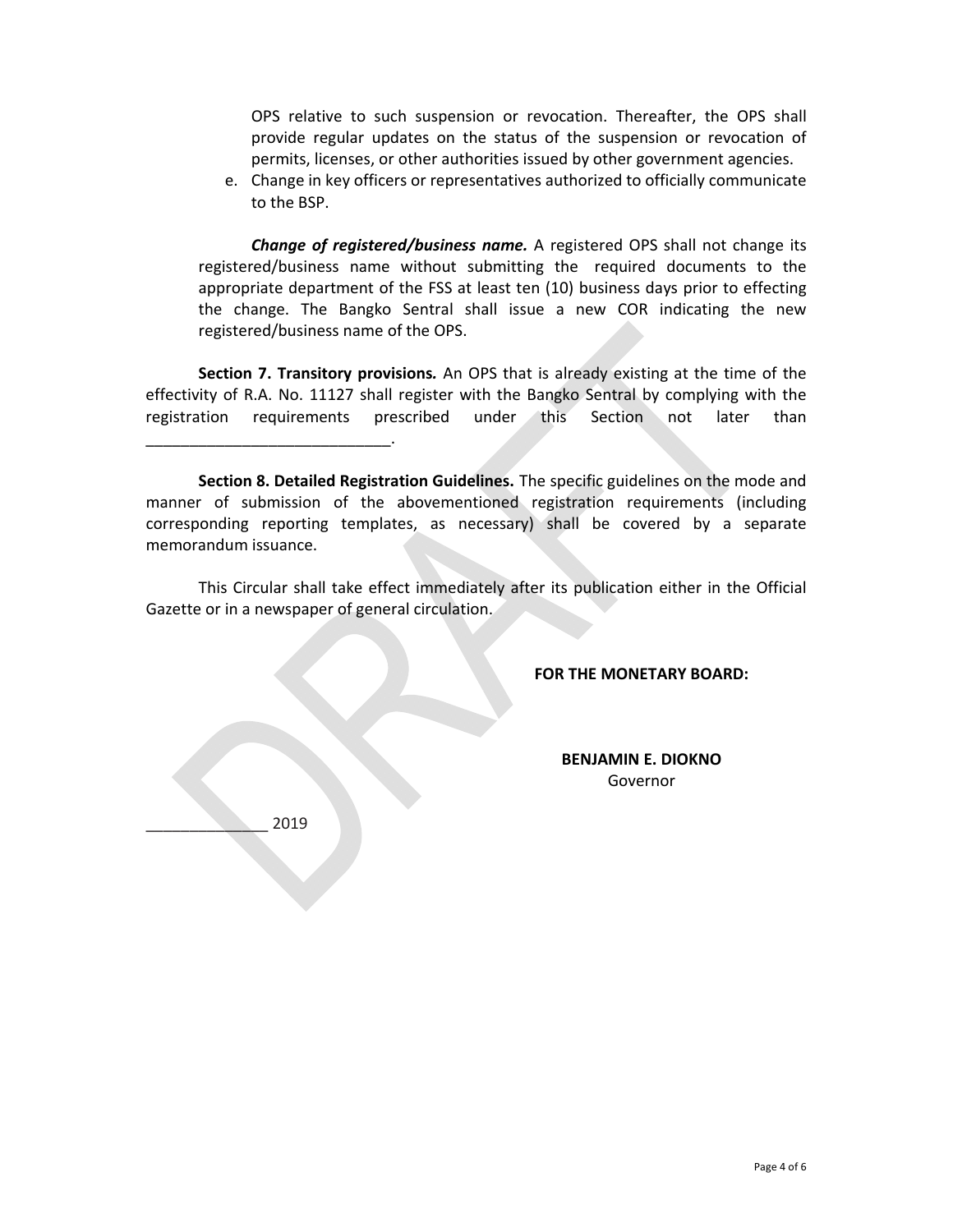#### **Examples of Activities Performed by an Operator of a Payment System**

**Maintains the platform that enables payments or fund transfers, regardless of whether the source and destination accounts are maintained with the same or different institutions**

- Owns or operates a computer application system that enables payments or fund transfers
- Sets rules by which payments may be made or funds may be transferred
- Allows customers to fund their accounts by submitting to the company cash or its equivalent in exchange for the value to be stored in their account
- Allows accounts of system users to be linked to their accounts with other financial institutions (FIs) (e.g. deposit account, e-money account, credit card account)

## **Operates the system or network that enables payments or fund transfers to be made through the use of a payment instrument**

- Provides a system or network infrastructure that enables payments and financial services of FIs
- Sets rules, functions, procedures, arrangements or devices that enable an accountholder or holder of the payment instrument to transact with a third party
- Transfers payment information (e.g. card transaction details) to and from participating institutions
- Provides network participants with a listing of the amounts due to/from other participants
- Offers service/s to more than one (1) FI and enables them to perform payments or fund transfers among each other
- Enables the acceptance of specific payment instrument/s by institutions such as government, commercial establishments, and the like

**Issues payment instrument/s except issuers of payment instruments which can be used for a limited number of well‐defined purposes wherein its use isrestricted to a number of well‐ identified points of sale within a well‐defined location**

- Issues payment instrument that is accepted as payment by person/s or institution/s other than your company
- Allows payment instrument to be used for more than one of the following purposes: \_\_ purchase of goods \_\_ payment of utilities \_\_\_ payment of services \_\_\_ others
- Allows fund transfers among customers of the same company
- Allows fund transfers from the company's customers to non‐customers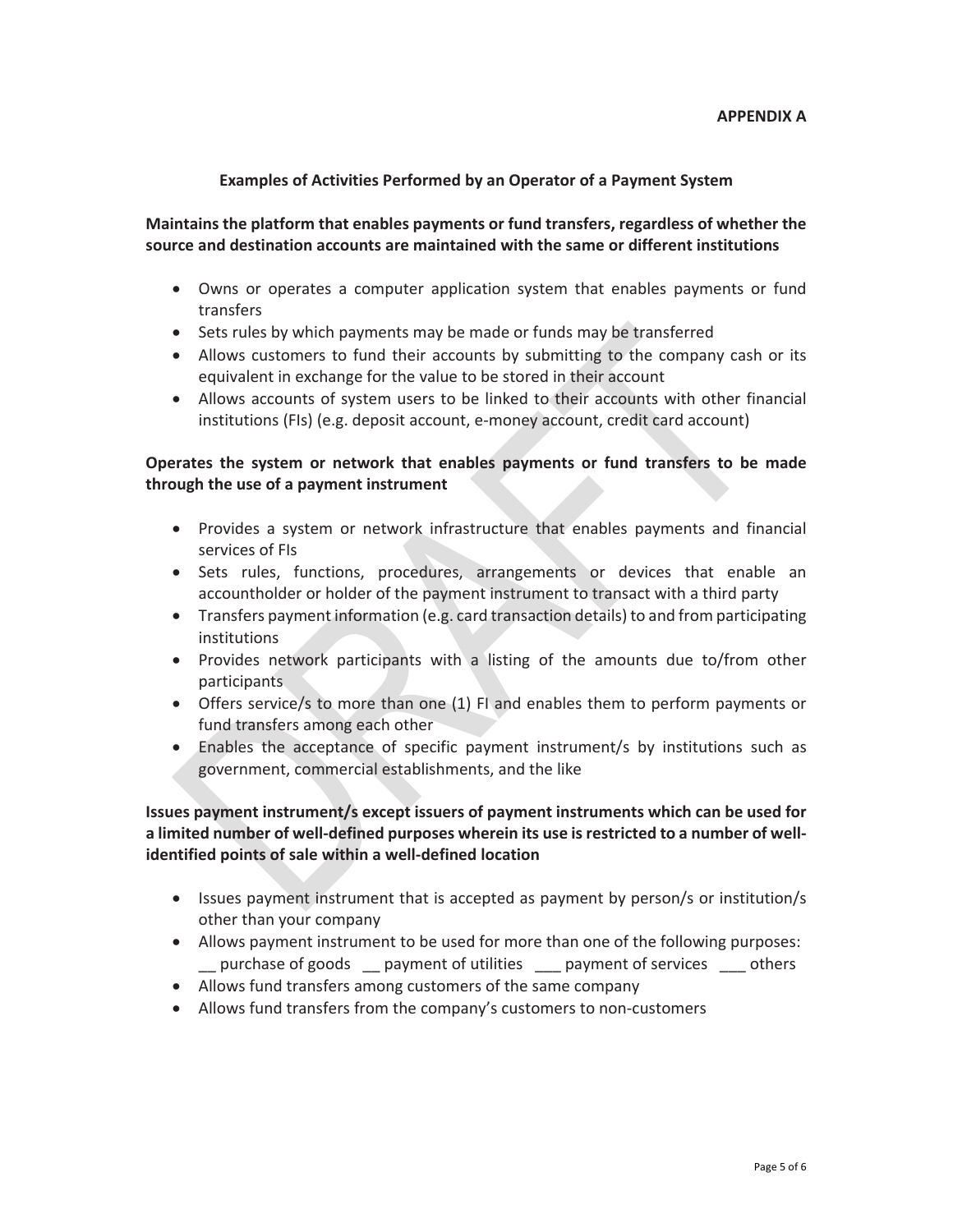## **Provides a system that processes payments on behalf of a person, the government and the like**

Receives payment for or on behalf of the sellers of goods, providers of services, or creditors/billers in accordance with the written agreement entered into with the company

Sets rules, provides arrangements or facilities to collect funds from the public and transmits the same to sellers of goods, providers of services, or creditors/billers in accordance with the written agreement entered into with the company

Allows payments to be made to more than one commercial establishment or creditor/biller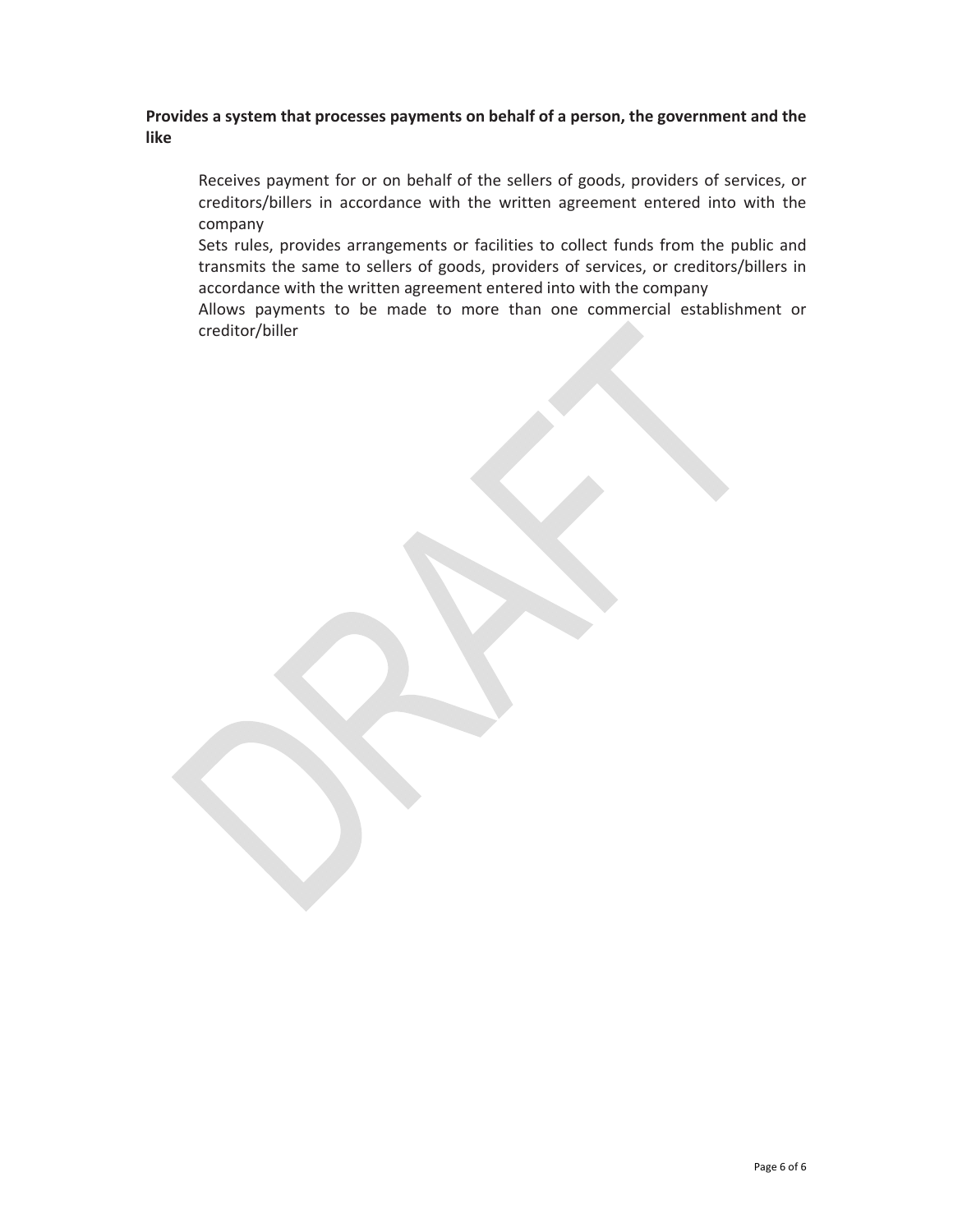### **APPLICATION FOR REGISTRATION AS OPERATOR OF A PAYMENT SYSTEM (OPS)**

(To be completely filled up. Indicate "N/A" if an item is not applicable.

<span id="page-6-0"></span>

| Thru: The Office of the Director                                                                                                                       |             |              |                                                                                                                                            |                                                               |                 |                 |                            |                        |                   | Date:                                       |                                   |  |  |
|--------------------------------------------------------------------------------------------------------------------------------------------------------|-------------|--------------|--------------------------------------------------------------------------------------------------------------------------------------------|---------------------------------------------------------------|-----------------|-----------------|----------------------------|------------------------|-------------------|---------------------------------------------|-----------------------------------|--|--|
| <b>Payment System Oversight Department (PSOD)</b>                                                                                                      |             |              | This form is to be accomplished by the Operator of a Payment System (OPS). An OPS refers to any person performing any of the activities as |                                                               |                 |                 |                            |                        |                   |                                             |                                   |  |  |
|                                                                                                                                                        |             |              |                                                                                                                                            |                                                               |                 |                 |                            |                        |                   |                                             |                                   |  |  |
| defined in Section 4(1) of R.A. No. 11127 (The National Payment Systems Act). Kindly indicate in the checklist at the back of this form the activities |             |              |                                                                                                                                            |                                                               |                 |                 |                            |                        |                   |                                             |                                   |  |  |
| performed by your company.                                                                                                                             |             |              |                                                                                                                                            |                                                               |                 |                 |                            |                        |                   |                                             |                                   |  |  |
| <b>1. FULL COMPANY NAME</b>                                                                                                                            |             |              |                                                                                                                                            |                                                               |                 |                 |                            |                        | 2. TIN            |                                             |                                   |  |  |
| <b>3. COMPANY NAME</b>                                                                                                                                 |             |              |                                                                                                                                            |                                                               |                 |                 |                            |                        |                   |                                             |                                   |  |  |
| 4. REGISTERED BUSINESS/TRADE NAME/S                                                                                                                    |             |              |                                                                                                                                            |                                                               |                 |                 |                            |                        |                   |                                             |                                   |  |  |
| 5. COMPANY REGISTRATION NO.                                                                                                                            |             |              |                                                                                                                                            | <b>6. DATE ISSUED</b>                                         |                 |                 |                            |                        |                   | 7. VALID UNTIL                              |                                   |  |  |
|                                                                                                                                                        |             |              |                                                                                                                                            |                                                               |                 |                 |                            |                        |                   |                                             |                                   |  |  |
| <b>8. BUSINESS LOCATION</b>                                                                                                                            |             |              | If within a Building, specify<br>stall, room, floor number                                                                                 | <b>Street No. and Name</b>                                    |                 |                 | Barangay                   |                        | City/Municipality |                                             |                                   |  |  |
|                                                                                                                                                        |             |              |                                                                                                                                            |                                                               |                 |                 |                            |                        |                   |                                             |                                   |  |  |
| 9. CONTACT INFO.                                                                                                                                       |             |              | Landline                                                                                                                                   | Mobile No.                                                    |                 |                 | Email Address <sup>1</sup> |                        |                   |                                             | Website                           |  |  |
|                                                                                                                                                        |             |              |                                                                                                                                            |                                                               |                 |                 |                            |                        |                   |                                             |                                   |  |  |
| 10. BUSINESS PERMIT/NATURE or TYPE                                                                                                                     |             |              | <b>Business Permit No.</b>                                                                                                                 | <b>Date Issued</b>                                            |                 |                 | <b>Valid Until</b>         |                        |                   | <b>Kind of Business</b>                     | <b>Years in Business</b>          |  |  |
| <b>OF BUSINESS</b>                                                                                                                                     |             |              |                                                                                                                                            |                                                               |                 |                 |                            |                        |                   |                                             |                                   |  |  |
| 11. Are you licensed to do business in the<br><b>Philippines?</b>                                                                                      |             | $\square$ No | $\square$ Yes                                                                                                                              | If yes, indicate the type of license<br>issued to the company |                 |                 |                            |                        |                   |                                             |                                   |  |  |
| <b>12. FORM OF BUSINESS ORGANIZATION</b>                                                                                                               |             |              |                                                                                                                                            | 13. TOTAL EQUITY/AUTHORIZED                                   |                 |                 |                            |                        |                   |                                             |                                   |  |  |
| (e.g. Sole Proprietorship, Partnership,                                                                                                                |             |              |                                                                                                                                            | <b>CAPITAL STOCK</b>                                          |                 |                 |                            |                        |                   |                                             |                                   |  |  |
| Corporation, Cooperative, etc.)                                                                                                                        |             |              |                                                                                                                                            |                                                               |                 |                 |                            |                        |                   |                                             |                                   |  |  |
| 14. OWNERSHIP AND MANAGEMENT STRUCTURE                                                                                                                 |             |              |                                                                                                                                            |                                                               |                 |                 |                            |                        |                   |                                             |                                   |  |  |
| 14.1 List of Board of Directors/Partners/Owners                                                                                                        |             |              |                                                                                                                                            |                                                               |                 |                 |                            |                        |                   |                                             |                                   |  |  |
| Name                                                                                                                                                   | Citizenship |              | <b>Address</b>                                                                                                                             |                                                               | <b>Position</b> | TIN             |                            |                        |                   | % of<br>Ownership                           | <b>Email Address</b>              |  |  |
|                                                                                                                                                        |             |              |                                                                                                                                            |                                                               |                 |                 |                            |                        |                   |                                             |                                   |  |  |
|                                                                                                                                                        |             |              |                                                                                                                                            |                                                               |                 |                 |                            |                        |                   |                                             |                                   |  |  |
|                                                                                                                                                        |             |              |                                                                                                                                            |                                                               |                 |                 |                            |                        |                   |                                             |                                   |  |  |
|                                                                                                                                                        |             |              |                                                                                                                                            |                                                               |                 |                 |                            |                        |                   |                                             |                                   |  |  |
|                                                                                                                                                        |             |              |                                                                                                                                            |                                                               |                 |                 |                            |                        |                   |                                             |                                   |  |  |
| 14.2 List of Shareholders (with ownership of at least 10%)                                                                                             |             |              |                                                                                                                                            |                                                               |                 |                 |                            |                        |                   |                                             |                                   |  |  |
| Name                                                                                                                                                   | Citizenship |              | <b>Address</b>                                                                                                                             |                                                               | <b>Position</b> |                 | <b>TIN</b>                 |                        |                   | % of                                        | <b>Email Address</b>              |  |  |
|                                                                                                                                                        |             |              |                                                                                                                                            |                                                               |                 |                 |                            | Ownership              |                   |                                             |                                   |  |  |
|                                                                                                                                                        |             |              |                                                                                                                                            |                                                               |                 |                 |                            |                        |                   |                                             |                                   |  |  |
|                                                                                                                                                        |             |              |                                                                                                                                            |                                                               |                 |                 |                            |                        |                   |                                             |                                   |  |  |
|                                                                                                                                                        |             |              |                                                                                                                                            |                                                               |                 |                 |                            |                        |                   |                                             |                                   |  |  |
|                                                                                                                                                        |             |              |                                                                                                                                            |                                                               |                 |                 |                            |                        |                   |                                             |                                   |  |  |
|                                                                                                                                                        |             |              |                                                                                                                                            |                                                               |                 |                 |                            |                        |                   |                                             |                                   |  |  |
| 14.3 List of Key Officers (President, Finance Officer, Treasurer and their equivalent)                                                                 |             |              |                                                                                                                                            |                                                               |                 |                 |                            |                        |                   |                                             |                                   |  |  |
| Name                                                                                                                                                   | Citizenship |              | <b>Address</b>                                                                                                                             |                                                               |                 | <b>Position</b> |                            |                        | <b>TIN</b>        |                                             | <b>Email Address</b>              |  |  |
|                                                                                                                                                        |             |              |                                                                                                                                            |                                                               |                 |                 |                            |                        |                   |                                             |                                   |  |  |
|                                                                                                                                                        |             |              |                                                                                                                                            |                                                               |                 |                 |                            |                        |                   |                                             |                                   |  |  |
|                                                                                                                                                        |             |              |                                                                                                                                            |                                                               |                 |                 |                            |                        |                   |                                             |                                   |  |  |
|                                                                                                                                                        |             |              |                                                                                                                                            |                                                               |                 |                 |                            |                        |                   |                                             |                                   |  |  |
|                                                                                                                                                        |             |              |                                                                                                                                            |                                                               |                 |                 |                            |                        |                   |                                             |                                   |  |  |
|                                                                                                                                                        |             |              |                                                                                                                                            |                                                               |                 |                 |                            |                        |                   |                                             |                                   |  |  |
| 15. BRIEF DESCRIPTION ON HOW THE BUSINESS OPERATES AND TARGET MARKET                                                                                   |             |              |                                                                                                                                            |                                                               |                 |                 |                            |                        |                   |                                             |                                   |  |  |
|                                                                                                                                                        |             |              |                                                                                                                                            |                                                               |                 |                 |                            |                        |                   |                                             |                                   |  |  |
| 15.1 Primary Product/Service                                                                                                                           |             |              | 15.2 Revenue Generating Activities<br>15.3 Target Market                                                                                   |                                                               |                 |                 |                            |                        |                   |                                             |                                   |  |  |
|                                                                                                                                                        |             |              |                                                                                                                                            |                                                               |                 |                 |                            |                        |                   |                                             |                                   |  |  |
|                                                                                                                                                        |             |              |                                                                                                                                            |                                                               |                 |                 |                            |                        |                   |                                             |                                   |  |  |
| <b>16. NETWORK AND OPERATIONS</b>                                                                                                                      |             |              |                                                                                                                                            |                                                               |                 |                 |                            |                        |                   |                                             |                                   |  |  |
| 16.1 Number of branches or servicing units (over-<br>the-counter/teller assisted)                                                                      |             |              | 16.2 Number of payment terminals (self-service -<br><b>ATM, Payment Kiosks)</b>                                                            |                                                               |                 |                 |                            |                        |                   |                                             | 16.3 Number of participants/users |  |  |
|                                                                                                                                                        |             |              |                                                                                                                                            |                                                               |                 |                 |                            |                        |                   |                                             |                                   |  |  |
| <b>17. TYPES OF PAYMENT</b>                                                                                                                            |             |              | Number of payment<br><b>Short Description of Payment</b>                                                                                   |                                                               |                 |                 |                            |                        |                   | Average monthly<br>Average monthly value of |                                   |  |  |
| <b>INSTRUMENTS/MEDIA ISSUED</b>                                                                                                                        |             |              | Instruments/Media                                                                                                                          | instruments/accounts                                          |                 |                 |                            | volume of transactions |                   |                                             | transactions                      |  |  |
|                                                                                                                                                        |             |              |                                                                                                                                            |                                                               |                 |                 |                            |                        |                   |                                             |                                   |  |  |
|                                                                                                                                                        |             |              |                                                                                                                                            |                                                               |                 |                 |                            |                        |                   |                                             |                                   |  |  |